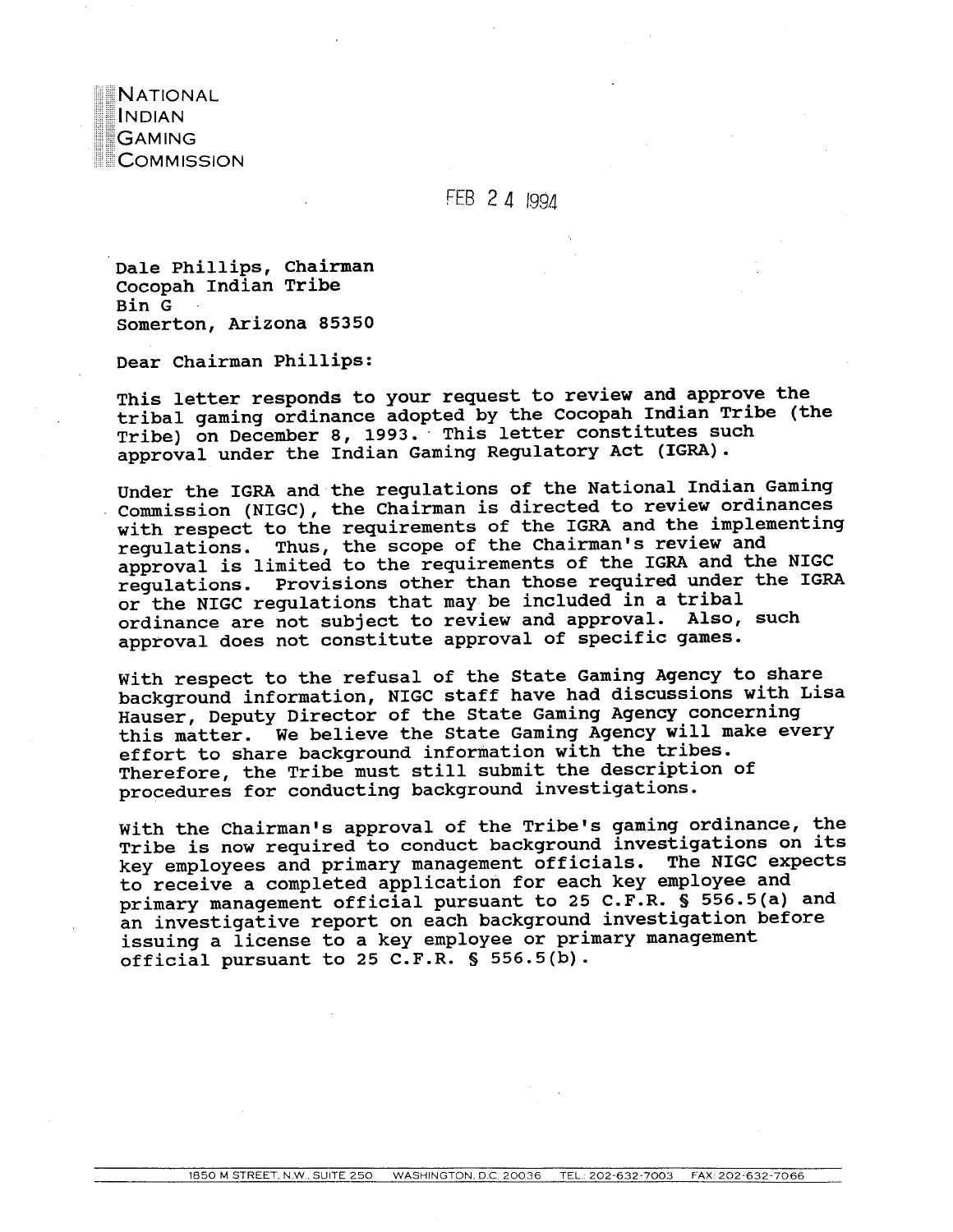**Thank you for submitting the ordinance of the Cocopah Indian Tribe for review and approval. The NIGC staff and I look forward to working with you and the Tribe in implementing the IGRA.** 

**sincerely yours,** 

**Anthony J. Hope** 

**Anthony J. Hope Chairman** 

**cc: Glen M. Feldman, Esq.**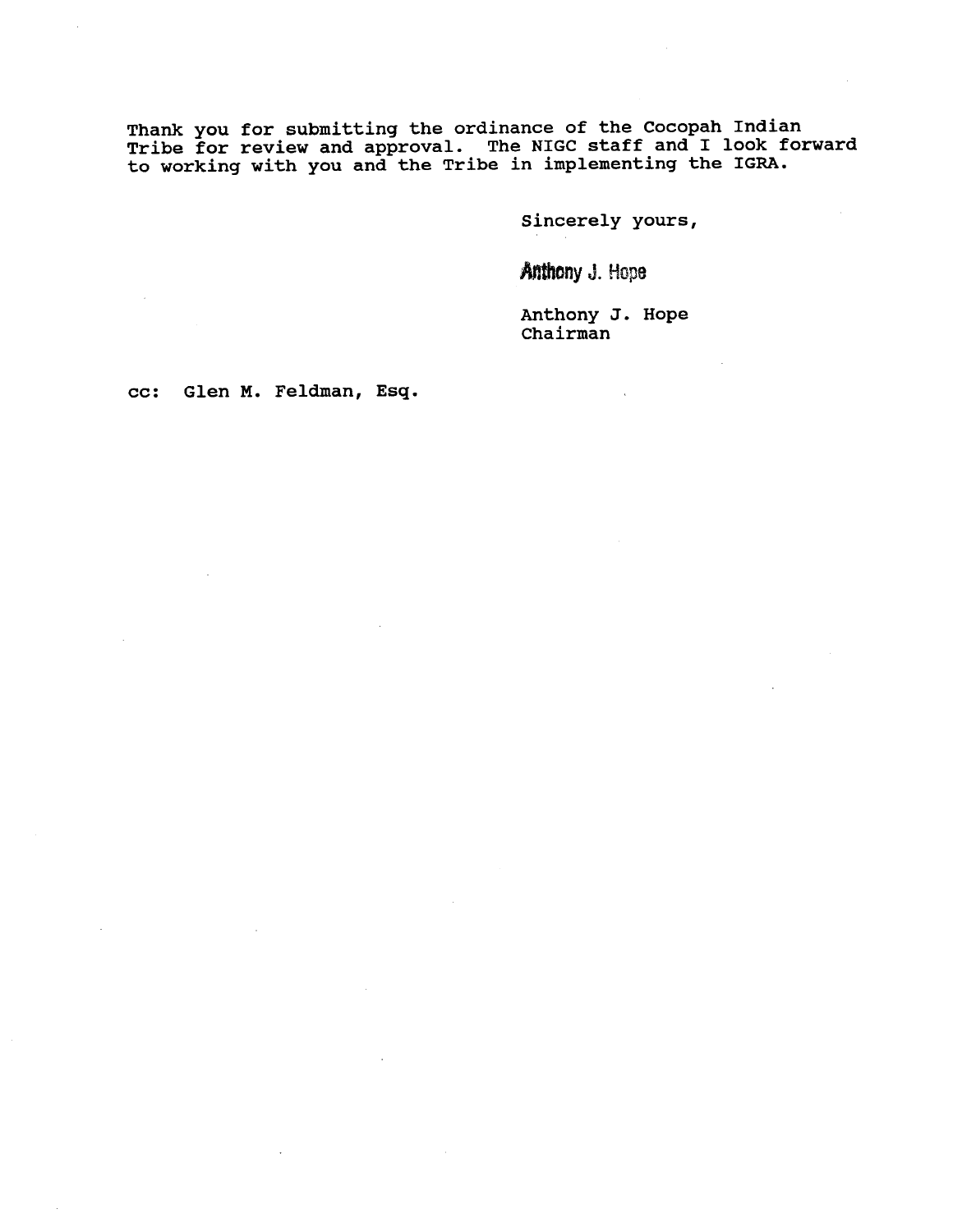

## **COCOPAH INDIAN TRIBE** <sup>1</sup>**TRIBAL ORDINANCE INDIAN GAMING REGULATORY ACT COMPLIANCE**

#### I. **Purpose**

**The Cocopah Indian Tribe (hereinafter "Tribew), empowered by the Tribe's constitution to enact ordinances, hereby enacts this ordinance in order to ensure that Class I1 and Class I11 gaming operations on tribal lands are conducted in accordance with the Indian Gaming Regulatory Act.** 

#### **11.** Gaming Authorized

**Class 11 gaming as defined in the Indian Gaming Regulatory Act, P.L. 100-447, 25 U.S.C. Section 2703 (7) (A) (I1IGRA") and Class I11 gaming as defined in Section 2703(8) of IGRA and by the regulations promulgated by the National Indian Gaming Commission at 25 C. F.R. S 502.1 (as published in the Federal Register at 57 FR 12382-12393, April 9, 1992) are hereby authorized.** 

# **111. Ownership of Gaming**

**The Tribe shall have the sole propriety interest in and responsibility for the conduct of any gaming operation authorized by this ordinance.** 

# IV. Use of Gaming Revenue

**A. Net revenues from Class I1 and Class I11 gaming shall be used only for the following purposes: to fund tribal government operations and programs; provide for the general welfare of the Tribe and its members; promote tribal economic development; donate to charitable otganizations; or help fund operations of local government agencies.** 

**B. If the Tribe elects to make per capita payments to tribal members from gaming revenues, it shall authorize such payments only upon approval of a plan submitted to the Secretary of the Interior under 25 U.S.C.** § **2710(b) (3).** 

#### **V. Audit**

**A. The Tribe shall cause to be conducted annually an independent audit of gaming operations and shall submit the resulting audit reports to the National Indian Gaming Commission.** 

**B. All gaming related contracts that result in the purchase of supplies, services, or concessions in excess of \$25,000.00 annually, except contracts for professional legal and accounting services, shall be specifically included within the scope of the** 

**PNN0610P**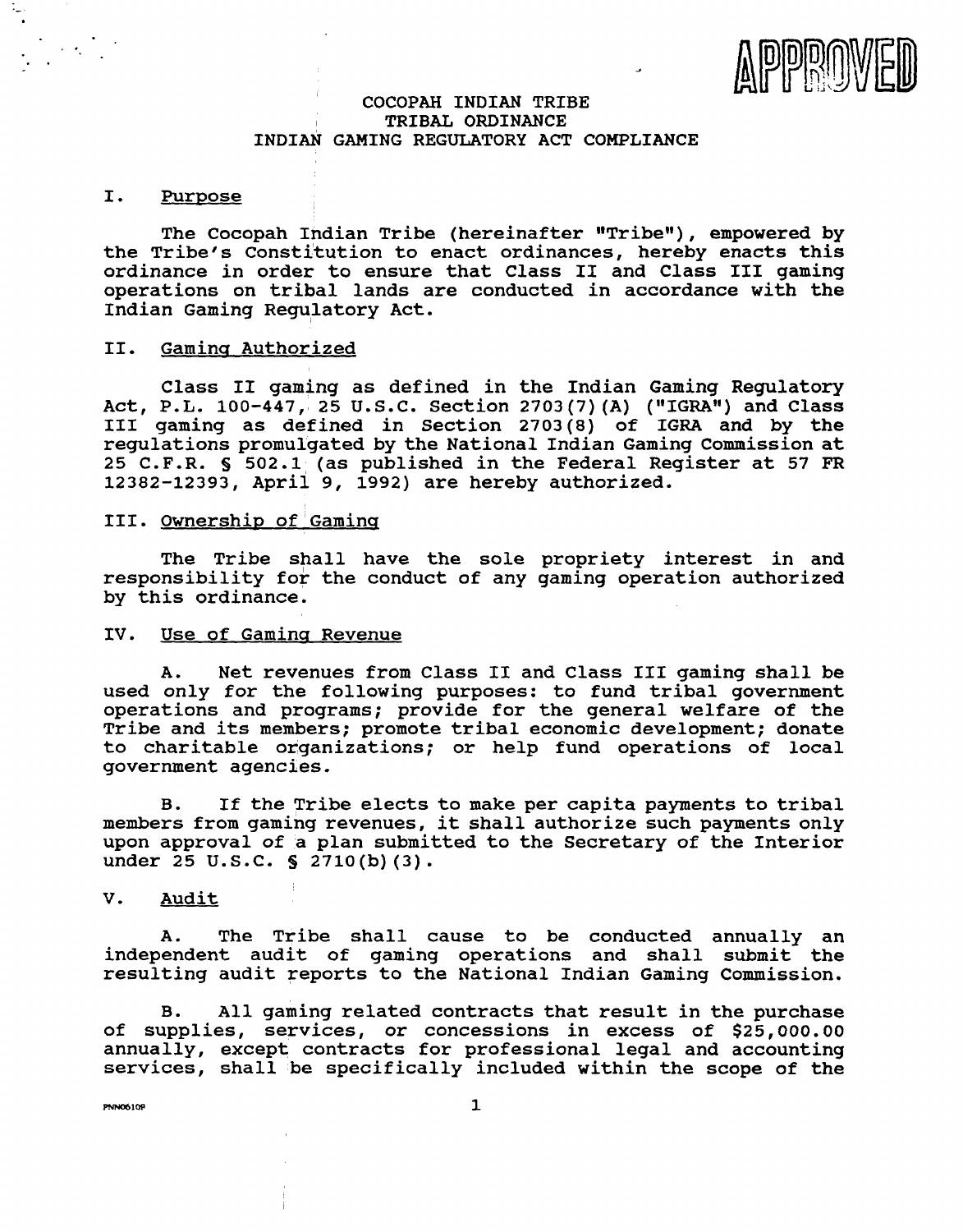audit that is described in subsection **A.** above.

م العباء

## VI. Protection of the Environment and Public Health and Safety

Class **I1** and Class I11 gaming facilities shall be constructed, maintained and operated in a manner that adequately protects the environment and the public health and safety.

## VII. Licenses for Key Employees and Primary Management Officials

The Tribe shall ensure that the policies and procedures set out in this section are implemented with respect to key employees and primary management officials employed at any Class **I1** or Class **I11** gaming enterprise operated on Indian lands:

**A.** Definitions

 $\bar{\rm r}$ 

 $\bar{t}$  .

 $\frac{1}{4}$ 

For the purposes of this section, the following definitions apply:

- 1. **Key employee means** 
	- a. A person who performs one or more of the following functions:
		- Bingo caller;  $(1)$
		- Counting room supervisor;  $(2)$
		- Chief of security;  $(3)$
		- Custodian of gaming supplies or cash; Floor manager ;
			-
			- Pit boss;
			- $(7)$ Dealer;
		- Croupier;  $(8)$
		- Approver of credit; or
		- Custodian of gambling devices including  $(10)$ access to cash and accounting records within such devices;
	- b. If not otherwise included, any other person whose total cash compensation is in excess of **\$50,000** per year; or
	- c. If not otherwise included, the four most highly compensated persons in the gaming operation.

#### 2. Primary management official means

- a. The person having management responsibility for a management contract;
- b. Any person who has authority: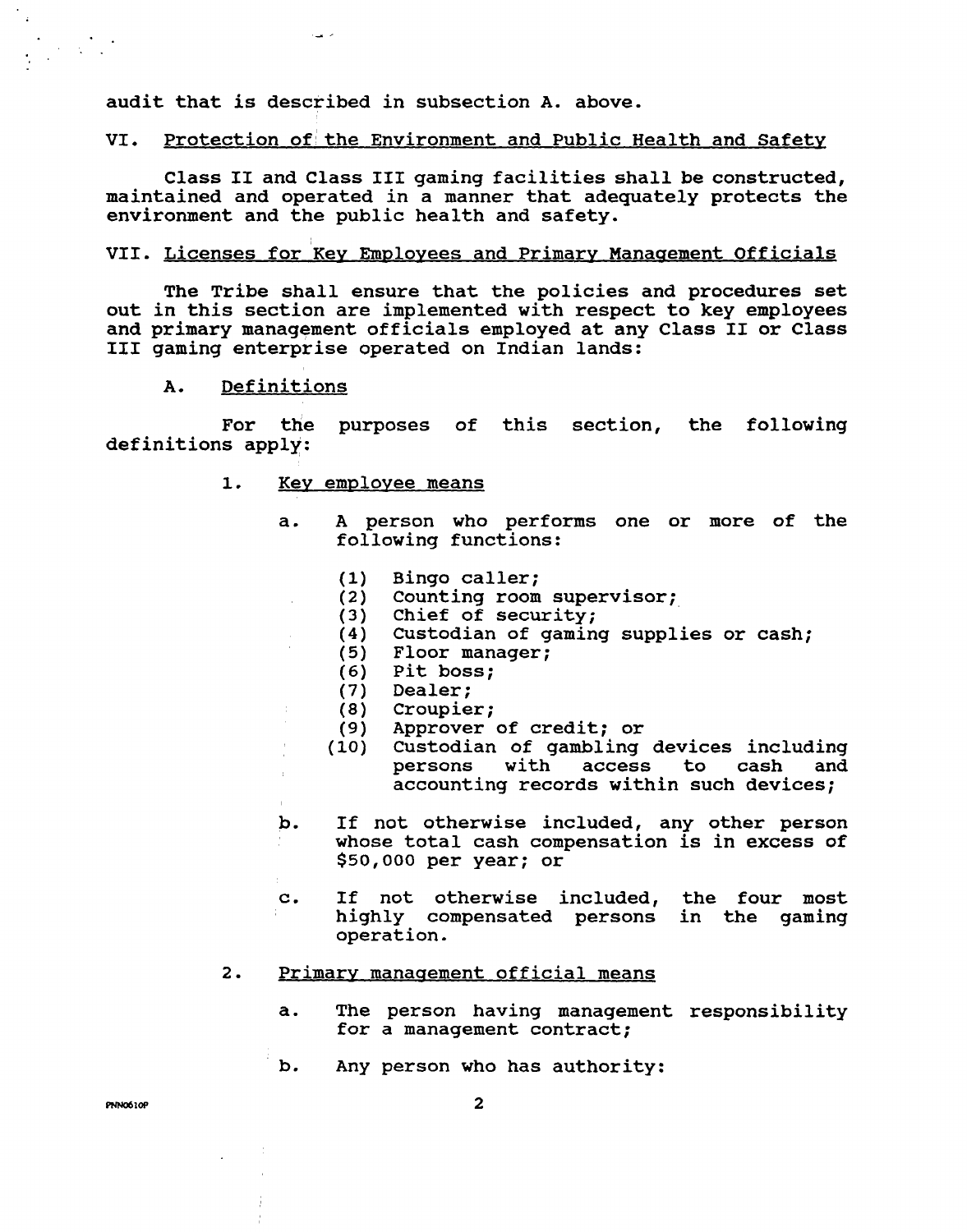- (1) To hire and fire employees; or
- (2) To set up working policy for the gaming operation; or
- c. The chief financial officer or other person who has financial management responsibility.

#### B. Application Forms

1. The' following notice shall be placed on the application form for a key employee or a primary management official before that form is filled out by an applicant:

In compliance with the Privacy Act of 1974, the following information is provided: Solicitation of the information on this form is authorized by 25 U.S.C. 2701 et seq. The purpose of the requested information is to determine the eligibility of individuals to be employed in a gaming<br>operation. The information will be used by National The information will be used by National Indian Gaming Commission members and staff who have need for the information in the performance of their official duties. The information may be disclosed to appropriate Federal, Tribal, State, local, or foreign law enforcement and regulatory agencies when relevant to civil, criminal or regulatory investigations or prosecutions or when pursuant to a requirement by a tribe or the National Indian Gaming Commission in connection with the hiring or firing of an employee, the issuance or revocation of a gaming license, or investigations of activities while associated with a tribe or a gaming operation. Failure to consent to the disclosures indicated in this notice will result in a tribe's being unable to hire you in a primary management official or key employee position.

The disclosure of your Social Security Number (SSN) is voluntary. However, failure to supply a SSN may result in errors in processing your application.

2. Existing key employees and primary management officials shall be notified in writing that they shall either:

- a. Complete a new application form that contains a Privacy Act notice; or
- b. Sign a statement that contains the Privacy Act notice and consent to the routine uses described in that notice.

3. The following notice shall be placed on the application form for a key employee or a primary official before

**PNN0610P**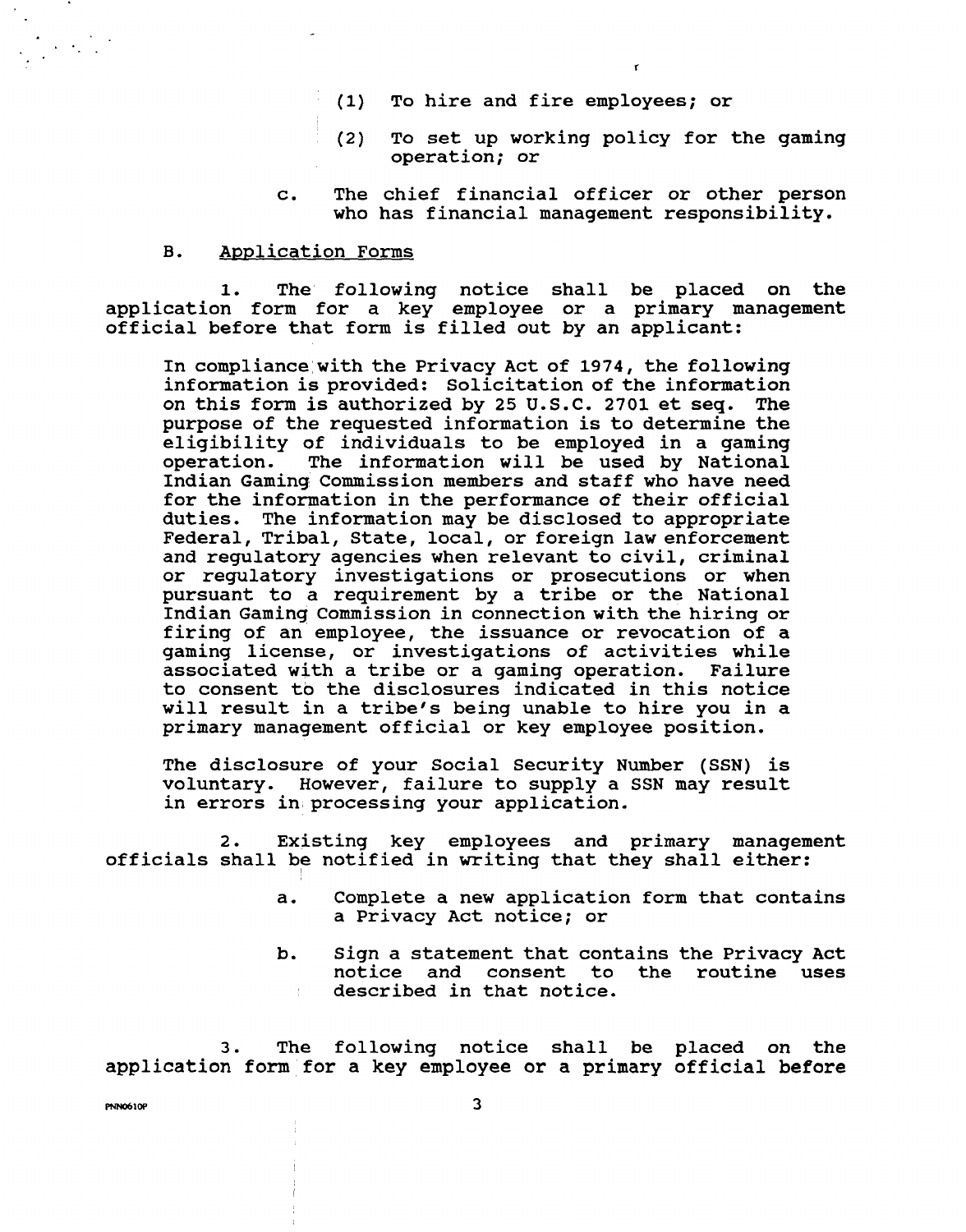**that form is filled out by an applicant.** 

**A false statement on any part of your application may be grounds for not hiring you, or for firing you after you begin work. Also, you may be punished by fine or imprisonment. (U.S. Code, Title 18, Section 1001)** 

**4. The Tribe shall notify in writing existing key employees and primary management officials that they shall either:** 

- **a. Complete a new application form that contains a notice regarding false statements; or**
- **b. Sign a statement that contains the notice regarding false statements.**

#### **C.** Background Investigations

**1. The Tribe shall request from each primary management official and from each key employee all of the following information:** 

- **a. Full name, other names used (oral or written), social security number(s), birth date, place of birth, citizenship, gender, all languages (spoken or written)** ;
- **b. Currently and for the previous 5 years: business and employment positions held, ownership interests in those businesses, business and residence addresses, and drivers license numbers;**   $\mathcal{L}^{\pm}$
- **c. The names and current addresses of at least three personal references, including one personal reference who was acquainted with the applicant during each period of residence listed under paragraph (1) (b) of this section;**
- **d. Current business and residence telephone numbers** ;
- **e. A description of any existing and previous business relationships with Indian tribes,**  pusiness relationships with indian tripes,<br>including ownership interests in those<br>businesses;
- **f. A description of any existing and previous business relationships with the gaming**

 $\mathcal{L}^{\text{max}}_{\text{max}}$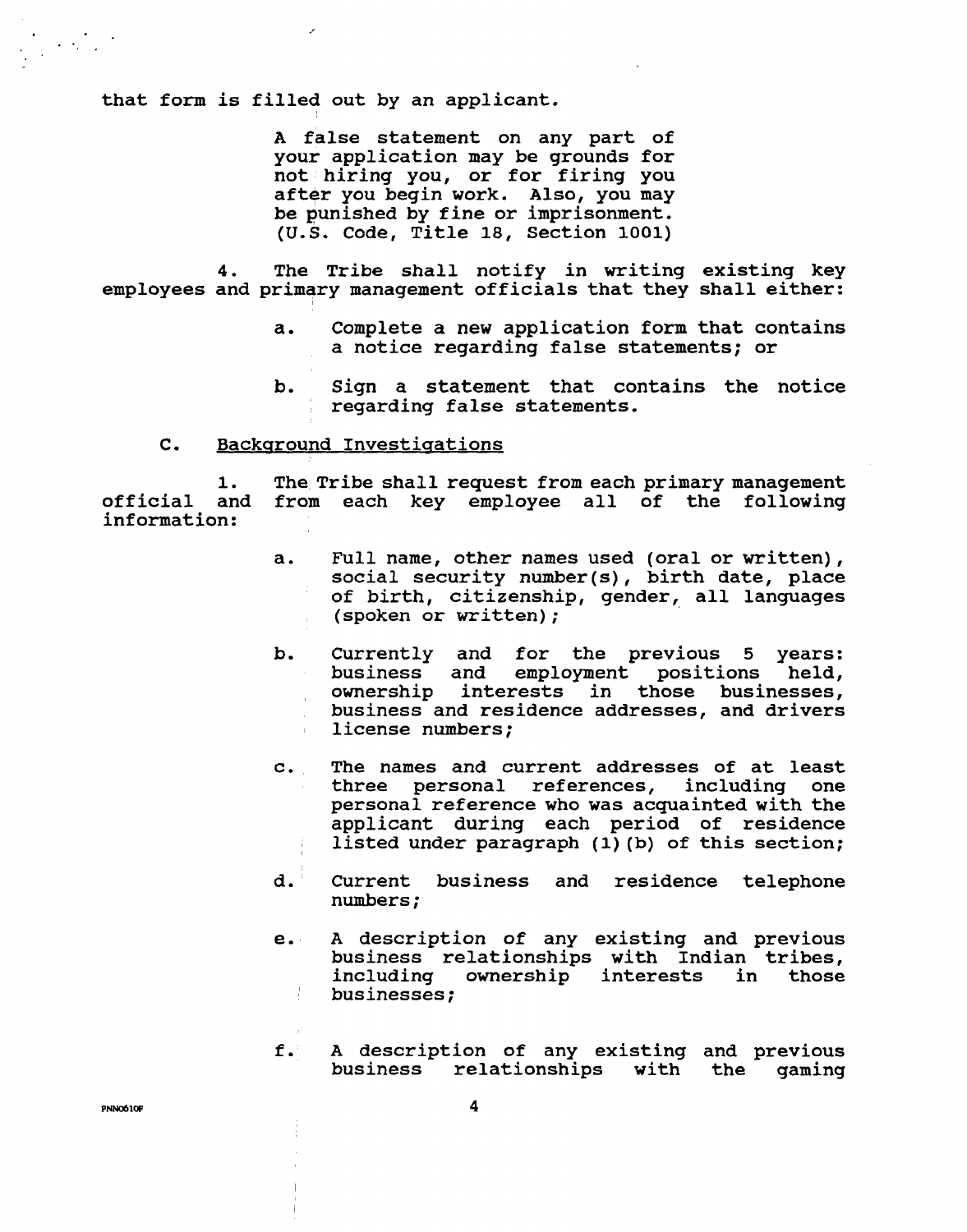industry generally, including ownership interests in those businesses;

- g. The name and address of any licensing or regulatory agency with which the person has filed an application for a license or permit : related to gaming, whether or not such license or permit was granted;
- h. For each felony for which there is an ongoing prosecution or a conviction, the charge, the name and address of the court involved, and the date and disposition, if any;
- i. For each misdemeanor conviction or ongoing<br>misdemeanor prosecution (excluding minor misdemeanor prosecution (excluding traffic violations) , within 10 years of the date of the application, the name and address of the court involved and the date and disposition;
- **j.** For each criminal charge (excluding minor traffic charges), whether or not there is a conviction, if such criminal charge is within 10 years of the date of the application and is<br>not otherwise listed pursuant to not otherwise listed pursuant to paragraph **(1)** (h) or (1) (i) of this section, the criminal charge, the name and address of<br>the court involved and the date and court involved and the date and disposition;
- k. The name and address of any licensing or regulatory agency with which the person has filed an application for an occupational license or permit, whether or not such license or permit was granted;
- 1. A current photograph;
- m. Any other information the Tribe deems relevant; and
- n. Fingerprints consistent with procedures adopted by the Tribe according to 25 C.F.R.  $$522.2(h).$

2. The Tribe shall conduct or cause to be conducted an investigation sufficient to make a determination under subsection D below. In conducting a background investigation, the Tribe or its agent shall promise to keep confidential the identity of each person interviewed in the course of the investigation.

PNN0610P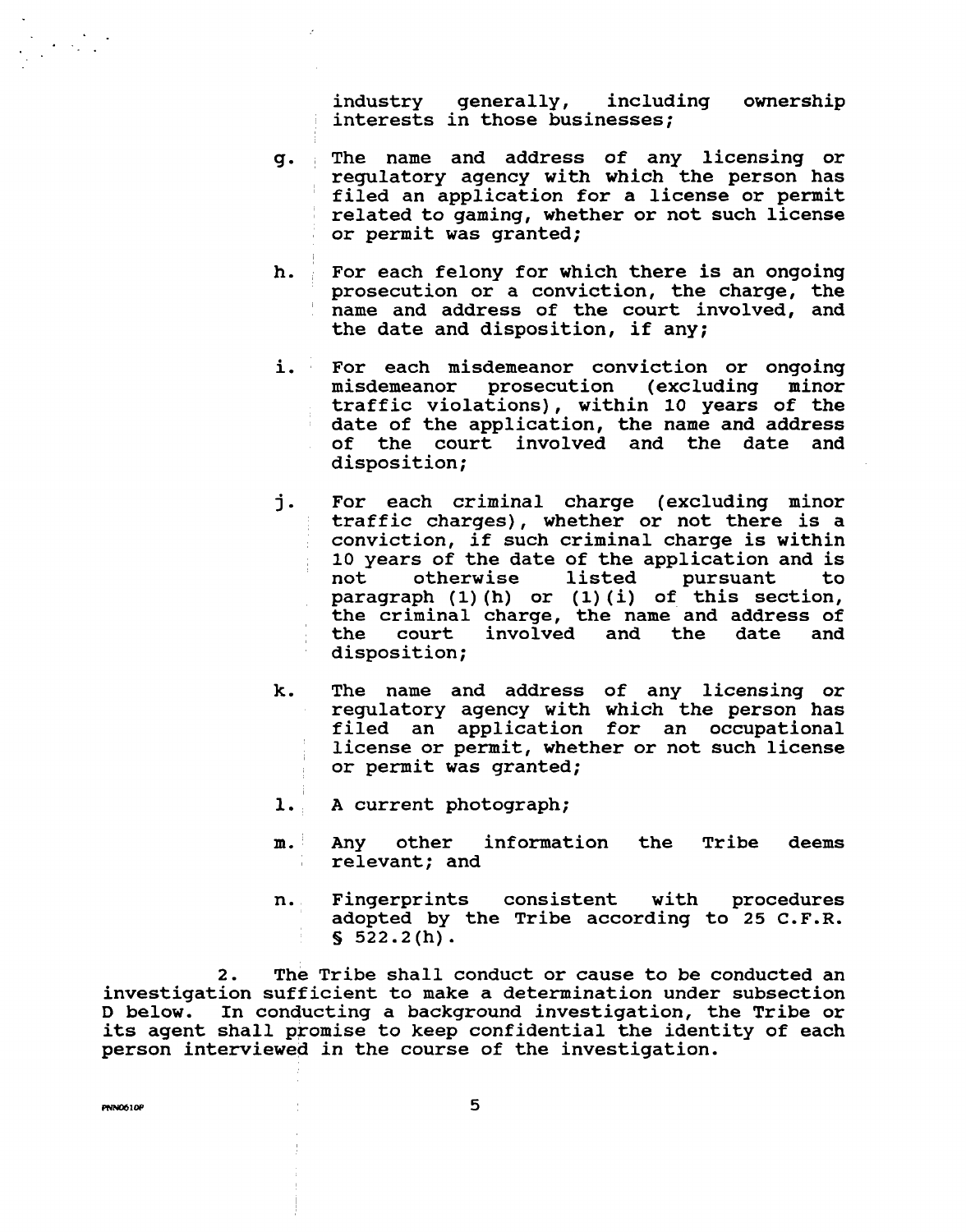# D. Eliaibilitv Determination

The Tribe shall review a person's prior activities, criminal record, if any, and reputation, habits and associations to make a finding concerning the eligibility of a key employee or primary management official for employment in a gaming operation. If the Tribe determines that employment of the person poses a threat to the public interest or to the effective regulation of gaming, or creates or enhances dangers of unsuitable, unfair, or illegal practices and methods and activities in the conduct of gaming, a tribal gaming operation shall not employ that person in a key employee or primary management official position.

# E. Procedures for Forwarding Applications and Reports for Key Employees and Primary Management Officials to the National Indian Gaming Commission

**1.** When a key employee or primary management official begins work at a gaming operation authorized by this ordinance, the Tribe shall forward to the National Indian Gaming Commission a completed application for employment and conduct the background investigation and make the determination referred to in subsection D of this section.

2. The Tribe shall forward the report referred to in subsection **F** of this section to the National Indian Gaming Commission within 60 days after an employee begins work or within 60 days of the approval of this ordinance by the Chairman of the National Indian Gaming Commission.

3. The gaming operation shall not employ as a key employee or primary management official a person who does not have a license after 90 days.

#### $F<sub>1</sub>$ Report to the National Indian Gaming Commission

1. Pursuant to the procedures set out in subsection E of this section, the Tribe shall prepare and forward to the National Indian Gaming Commission an investigative report on each background investigation. An investigative report shall include all of the following:

- a. Steps taken in conducting a background investigation;
- b. Results obtained;
- c. Conclusions reached; and
- d. The bases for those conclusions.

 $\label{eq:2} \frac{1}{2} \left( \frac{1}{2} \sum_{i=1}^n \frac{1}{2} \sum_{j=1}^n \frac{1}{2} \sum_{j=1}^n \frac{1}{2} \sum_{j=1}^n \frac{1}{2} \sum_{j=1}^n \frac{1}{2} \sum_{j=1}^n \frac{1}{2} \sum_{j=1}^n \frac{1}{2} \sum_{j=1}^n \frac{1}{2} \sum_{j=1}^n \frac{1}{2} \sum_{j=1}^n \frac{1}{2} \sum_{j=1}^n \frac{1}{2} \sum_{j=1}^n \frac{1}{2} \sum_{j$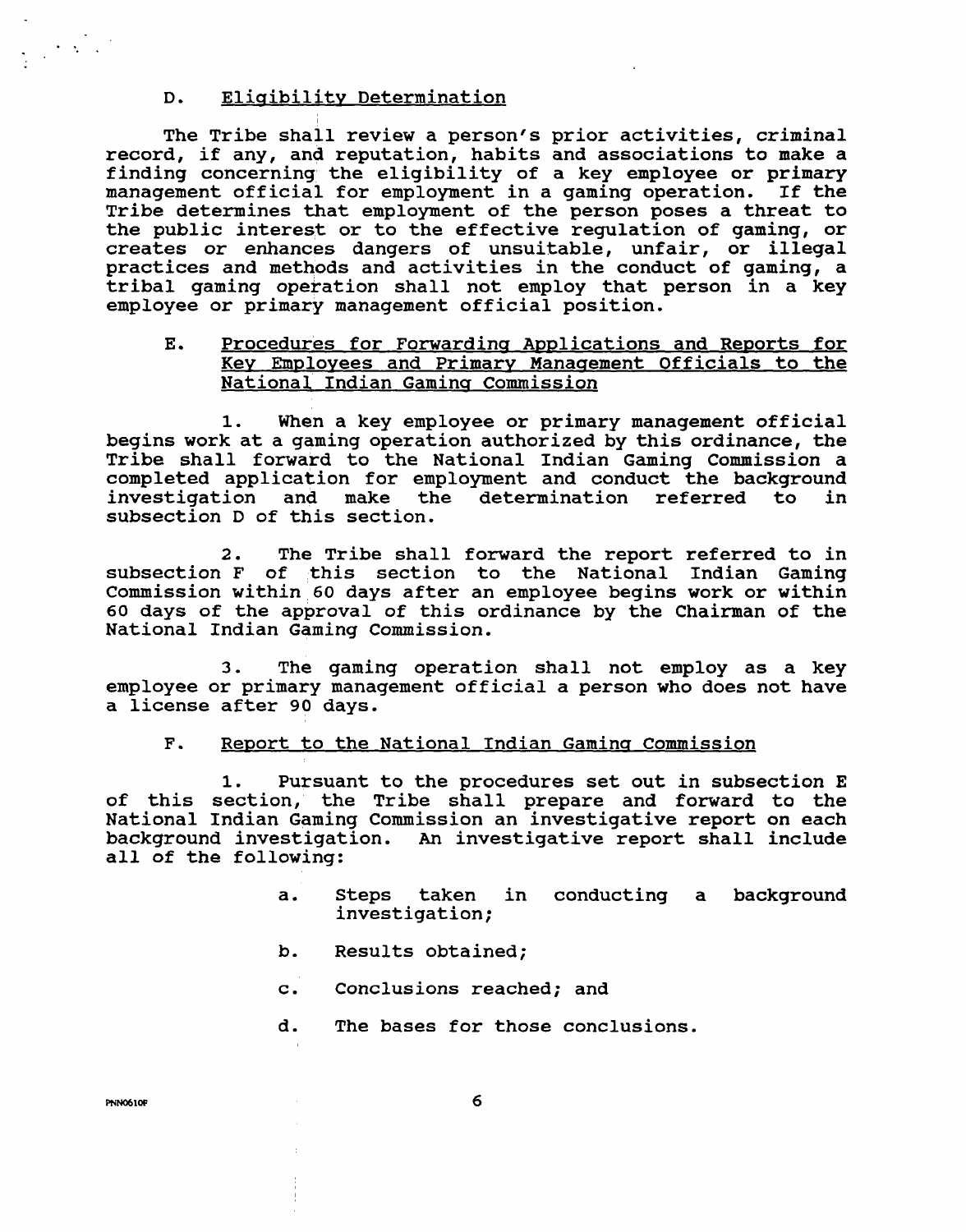2. The Tribe shall submit, with the report, a copy of the eligibility determination made under subsection D of this section.

3. If a license is not issued to an applicant, the Tribe:

- a. , Shall notify the National Indian Gaming Commission; and
- b. May forward copies of its eligibility determination and investigative report (if any) to the National Indian Gaming Commission for inclusion in the Indian Gaming Individuals Records System.

officials, the Tribe shall retain applications for employment and reports (if any) of background investigations for inspection by the **4.** With respect to key employees and primary management Chairman of the National Indian Gaming Commission or his or her designee for no less than three (3) years from the date of termination of employment.

# G. Granting a Gaming License

1. If, within a thirty (30) day period after the National Indian Gaming Commission receives a report, the National Indian Gaming Commission notifies the tribe that it has no objection to the issuance of a license pursuant to a license application filed by a key employee or a primary management official for whom the tribe has provided an application and investigative report to the National Indian Gaming Commission, the Tribe may issue a license to such applicant.

**2.** The Tribe shall respond to a request for additional information from the Chairman of the National Indian Gaming Commission concerning a key employee or a primary management official who is the subject of a report. Such a request shall suspend the 30-day period under paragraph G.1. of this section until the Chairman of the National Indian Gaming Commission receives the additional information.

3. If, within the thirty (30) day period described above, the National Indian Gaming Commission provides the Tribe with a statement itemizing objections to the issuance of a license to a key employee or to a primary management official for whom the Tribe has provided an application and investigative report to the National Indian Gaming Commission, the Tribe shall reconsider the application, taking into account the objections itemized by the National Indian Gaming Commission. The Tribe shall make the final decision whether to issue a license to such applicant.

**PNN0610P** 

 $\overline{\mathbf{z}}$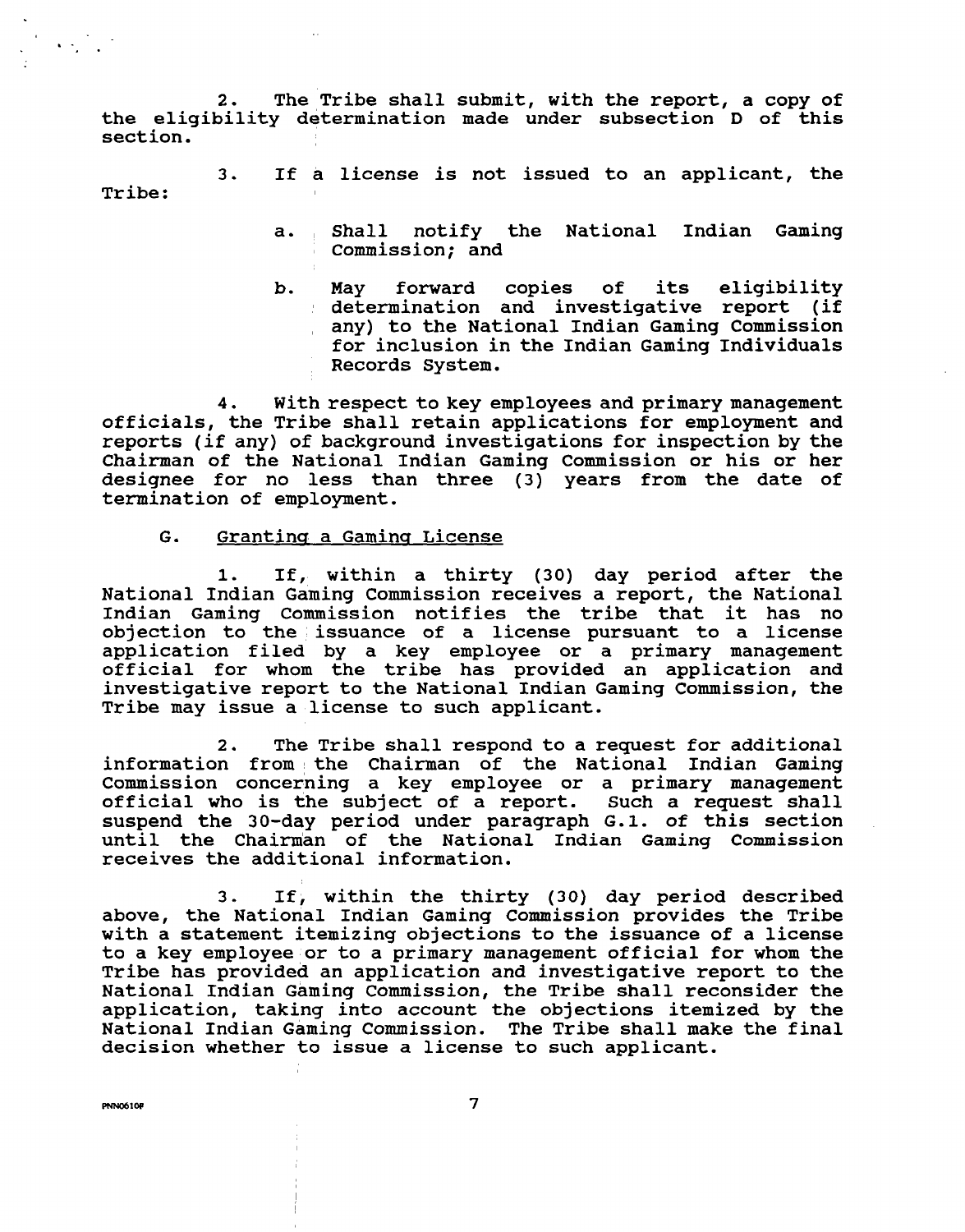# **H.** License Suspension

**1. If, after the issuance of a gaming license, the Tribe receives from the National Indian Gaming Commission reliable information indicating that a key employee or a primary management official is not eligible for employment under subsection D. above, the Tribe shall suspend such license and shall notify in writing the licensee of the suspension and the proposed revocation.** 

**2. The Tribe shall notify the licensee of a time and a place for a hearing on the proposed revocation of a license.** 

**3. After a revocation hearing, the Tribe shall decide to revoke or to reinstate a gaming license. The Tribe shall notify the National Indian Gaming Commission of its decision.** 

#### **VIII. License Locations**

**The Tribe shall issue a separate license to each place, facility, or location on Indian lands where Class I1 or Class I11 gaming is conducted under this ordinance.** 

#### IX. Repeal

**To the extent that they are inconsistent with this ordinance, the inconsistent provisions of all prior gaming ordinances are hereby repealed.** 

#### **CERTIFICATION**

The foregoing Ordinance was duly adopted at a regular<br>meeting of the Cocopah Tribal Council held on this 8th day of **meeting of the Cocopah Tribal Council held on this** 8th **day of** , **1993, at which .11 members were present constituting the required quorum, by a vote of**  $4$  **for, 0 against,** 0 **abstaining.** 

Chairman,

**Cocopah Tribal Council** 

Attest: za **u** Secretary,

**Cocopah Tribal Council** 

**PNNO610P**